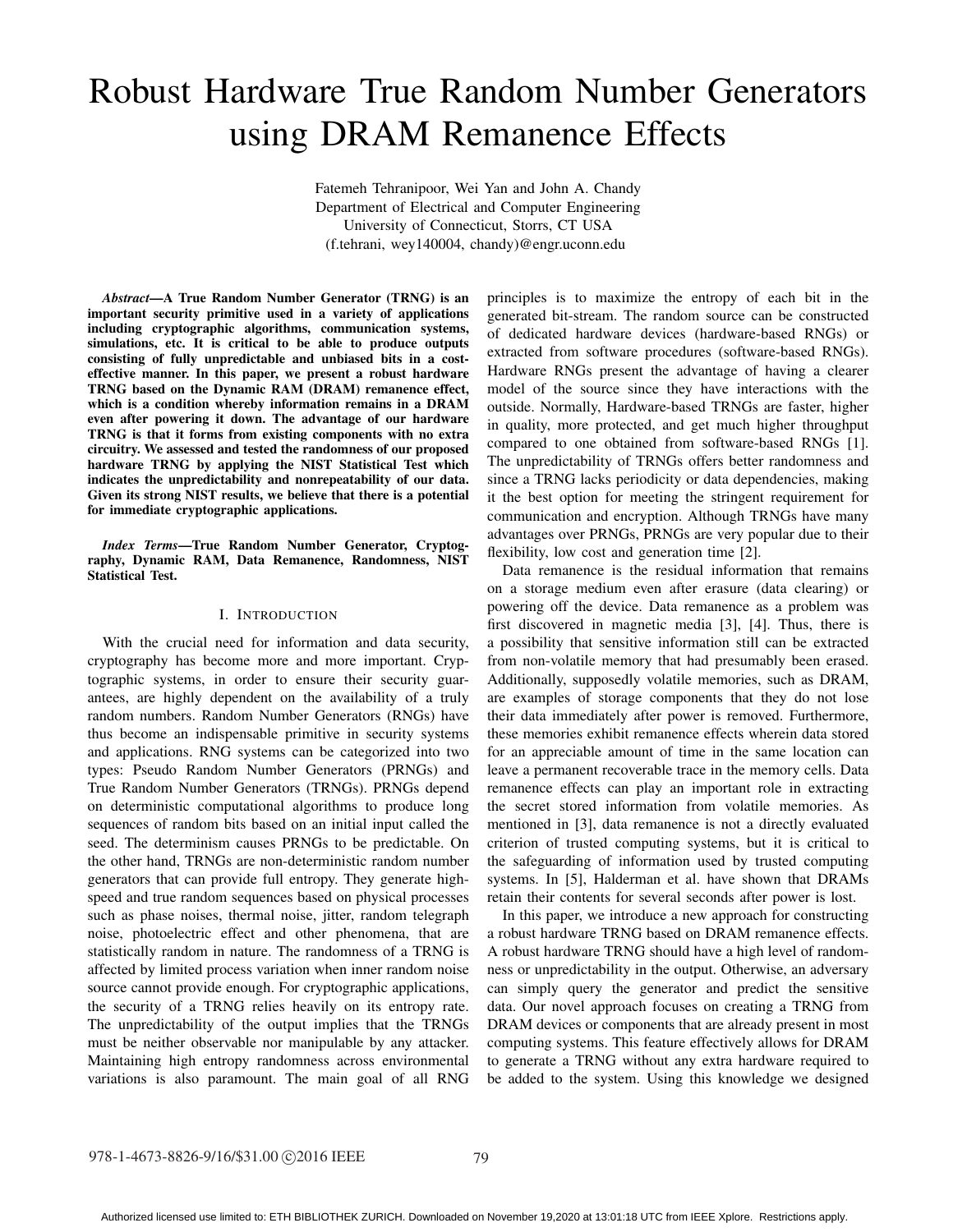an inexpensive cryptographic key generator, implemented the findings and analyzed the results. The main advantage of this approach over other TRNGs is that we can produce highly random bits without incurring any additional hardware costs.

*Motivations and Objective*: Specifically, we have the following motivations and objectives:

- 1) Proposal and implementation of a method to generate robust TRNG from DRAM that requires no extra circuitry.
- 2) Validation of the quality of random bit sequences generated by the proposed TRNG using the NIST Test.
- 3) The goal is to produce an unpredictable TRNG which is subject to experimental tests.

*Contribution and Paper Organization*: Our primary contribution is the use of the remanence effect property of DRAM to produce a TRNG. The remainder of the paper is organized as follows. The next section will briefly cover previous work, observations, and challenges that have been encountered while designing TRNGs over the past few years, including preliminary information to help illuminate the workings of DRAM. Section III describes our novel remanence-based TRNG model in DRAM. Section IV presents the results of NIST statistical testing. Section V will discuss two main points: the limitation of our work and other system variations caused by operating environments. The purpose of section VI is to highlight application areas for our discovery. At the end, we conclude the paper with some final remarks in Section VII.

## II. RELATED WORK

Cryptography and security applications make extensive use of random numbers and random bits. Random numbers are useful for a variety of purposes, such as generating data encryption keys, simulating and modeling complex phenomena, selecting random samples from larger data sets, and even for gambling. Generally, PRNGs fit most of the application needs but there are demanding situations where PRNGs are substituted by TRNGs and those are the applications where it is important that the numbers be really unpredictable, such as data encryption, games, generating cryptographic keys, generating lists of lottery winner tickets, or stochastic simulations. The reason being the PRNG's lack of strong statistical properties [2], which can be seen via statistical tests. Hence, the output sequences from TRNGs should have good statistical properties verified with the use of statistical tests, e.g. from NIST 800-22 statistical test suite. However, the generation of true random bits is problematic in many practical applications of cryptography. Currently, several techniques are used for implementing TRNGs. In [6], Bruynincks et al. analyzed the security requirements of TRNGs, demonstrated the real-life attacks performed on various types of TRNGs and proposed solutions for generating safe cryptography random bits using TRNGs from untrusted vendors. In [7], the authors exploited random behavior from nearly-metastable operation of a group of FPGAs. An oscillator-based TRNG has been proposed in [8] that can automatically adjusts the generated unbiased random



Figure 1: DRAM cells array with a typical single MOSFET transistor and a storage capacitor.

numbers produced by process variation and dynamic temperature. Mudit et al. proposed a TRNG design based around sense amplifier circuits that are balanced in the metastable region using hot carrier injection in [9]. Recently, new TRNG models such as Technology Independent (TI) TRNG, TRNG using hot-carrier injection balanced metastable sense amplifiers, Portable TRNG for personal encryption application based on smart phone cameras, and Highly Efficient TRNG in FPGA Devices Using Phase-Locked Loops are investigated in [10], [11], [12], and [13], respectively.

The issue when examining the challenges of previous TRNG work is that there is a clear line of acceptance between a working TRNG and a non-working TRNG device. There is, however, a range of success for TRNG models that meet the required standard. Some TRNGs have better results in terms of randomness while others do not. Our proposed remanencebased TRNG has the advantage of being simplistic, in that, our model does not need any extra hardware or overhead when compared to existing solutions for TRNGs. For example a ring oscillator TRNG requires extra circuitry and design for the production of the ring oscillator network.

# III. DRAM REMANENCE-BASED TRNG

In this section, we describe our methodology of using the DRAM remanence effect to propose a new TRNG model. We start with a brief description of a typical DRAM architecture. DRAM is a low cost and high density memory, therefore it is widely used for the main memory in computers. A DRAM memory cell uses a single transistor and a capacitor to store a bit of data. It has the advantage of a high memory density per chip due to the fewer number of MOSFETs needed per cell. Cell information (voltage) is degraded mostly due to a junction leakage current at the storage node. Therefore, the cell data must be read and rewritten periodically even when memory arrays are not accessed. Essentially, the DRAM controller must refresh each cell's voltage before it decays to the point where the bit information gets lost. Normally, the refresh rate is so high that each cell gets refreshed several times per second. Figure 1 shows a DRAM cell array that are arranged in rows (0 to n-1) and columns (0 to n-1) of memory cells called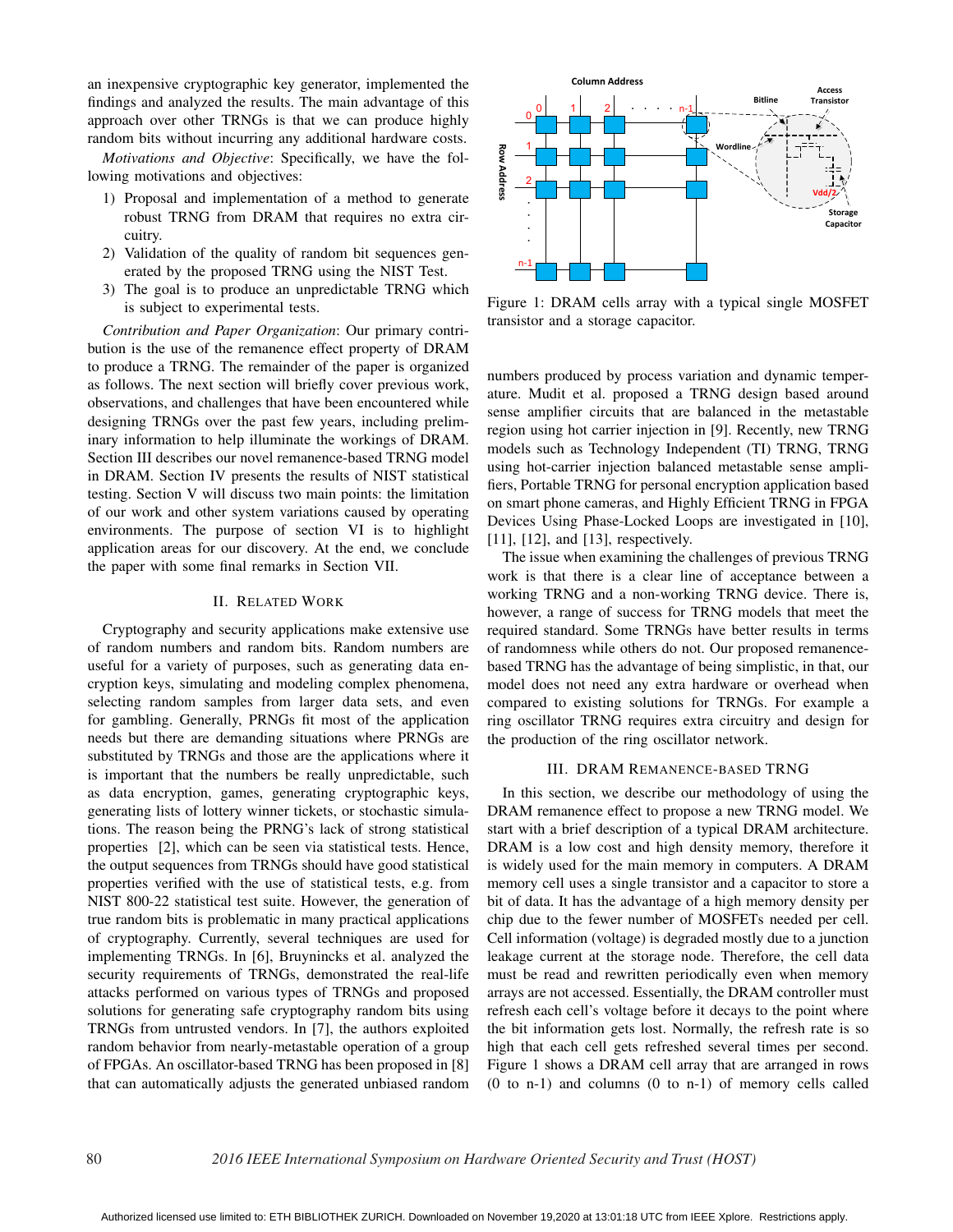wordlines and bitlines, respectively. Each memory cell has a unique location or address defined by the intersection of a row and a column. One memory cell has been magnified in Figure 1 which consists of a access transistor and a storage capacitor that is charged to produce a 1 or a 0.

The processes of extracting random bits from DRAMs, while considering the remanence effect and startup behavior of DRAMs is briefly laid out as follows. As shown in Figure 2, the process is first we write the value '1' to all cells of the available memory; this can be seen as step 'a)' in Figure 2. After the write operation, a delay function (step b) has been applied to turn OFF the DRAM for certain amount of time, which is in milliseconds, and then turn the DRAM back on after a specific delay time. In the next step, the entire 1 Mbit of data are read (step c) and stored.

The expectation was that, depending on the delay, a certain percentage of the '1's written at startup would have flipped to '0' and the remainder would have stayed '1' because of remanence. Presumably, which bits flipped would be random and that could provide the bits for our TRNG sequence. However, it turns out that DRAMs do not actually settle to all '0' when powered off completely. In [14], it was noticed that certain DRAMs exhibit behavior similar to static RAMs (SRAMs), i.e. they have seemingly random startup values after being powered on. The reason for this behavior in DRAMs can be explained by the interaction of precharge, row decoder, and column select lines when the device is powered up. Thus, while reading from DRAMs, the sense amplifier is equally likely to read a '1' or '0'. However, because of the manufacturing variations, the storage capacitance of each bit will have slight differences, which leads to biasing of each bit to either a '1' or a '0'. Thus, for determining the effect of remanence after various delays, in our experiment we found that instead of flipping to '0' the bits will settle to the original startup value at power on.

We performed this processes trying several delay values to determine the effect of remanence on the bit values. We used a Xilinx Spartan-6 XC6SLX45 FPGA experimental platform similar to [15]. A power-cycle circuit was implemented in our experimental setup as to provide a method to deliver power to the DRAM chip and as well as enabling (turning ON the DRAM) and disabling (turning OFF the DRAM) the on-board DRAM chip located on the Xilinx Spartan-6 FPGA board. We collected approximately 400 measurements of DDR2 SDRAMs based on various delay time and under nominal environment conditions (temperature: 25◦C and DRAM voltage: 1.8 volt).

Figure 3 shows the results of our experiments where the x-axis shows the delay times from 1 milliseconds to 2000 milliseconds and the y-axis illustrates the percentages of '0' bits observed at each delay time. As can be seen, Figure 3 is divided in to three regions. Specifically, we note that before the DRAMs settle into their startup values where the data is quite stable, the DRAM values somewhat "overshoot" in that slightly more bits flip to '0' before flipping back to '1' in the startup state. We call this region the "fluctuation" region. In



Figure 2: Real data snippets that illustrate the DDR2 SDRAM operations: a) Write. b) Delay(1). c) Read(1). d) Read(m).

the following subsections, we will discuss and model the three distinct regions.

## *A. Our TRNG Model*

*1) Flip Region:* The Flip Region is the place that the percentage of flip bits increases from below 1% to 56% as the delay time goes from 1 milliseconds up to 350 milliseconds. We got 5 measurements at each delay time, and showed the percentage of bit flip with an error bar. In total, we got 175 measurements at this region. Using MATLAB cftool, we draw the fit data that is represented by the red line. The fit equation is a Linear model Equation with the below specifications:

$$
b_0 = 0.211t - 5.909\tag{1}
$$

where  $t$  is the delay time, and  $b_0$  is the expected number of zero bits at each delay time within the Flip-Region.

*2) Fluctuation Region:* The Fluctuation Region starts from 350 milliseconds and ends at 1180 milliseconds. This region has more variations and most of our measurements are focused on this region. In total we took 168 measurements of this region. The percentage of bit flips ranges from 58% to 64% which is more than the percentage of '0's at startup. That indicates that there are more '0's in the fluctuation region than the startup. This unexpected phenomenon became the focus of our investigation. A potential cause for this unexpected behavior is the temperature effect that we will discuss more about it in subsection III-B. The expected data of this region is drawn by a red line and the fit equation is a Linear model as seen with Equation 2.

$$
b_0 = 3.744e^{-5}t + 61.27
$$
 (2)

(3). Startup Region: Finally, the Startup Region is where the DRAM's behavior settles down to its expected startup behavior. This region is where the delay goes from around 1200 milliseconds and beyond. The linear model of this region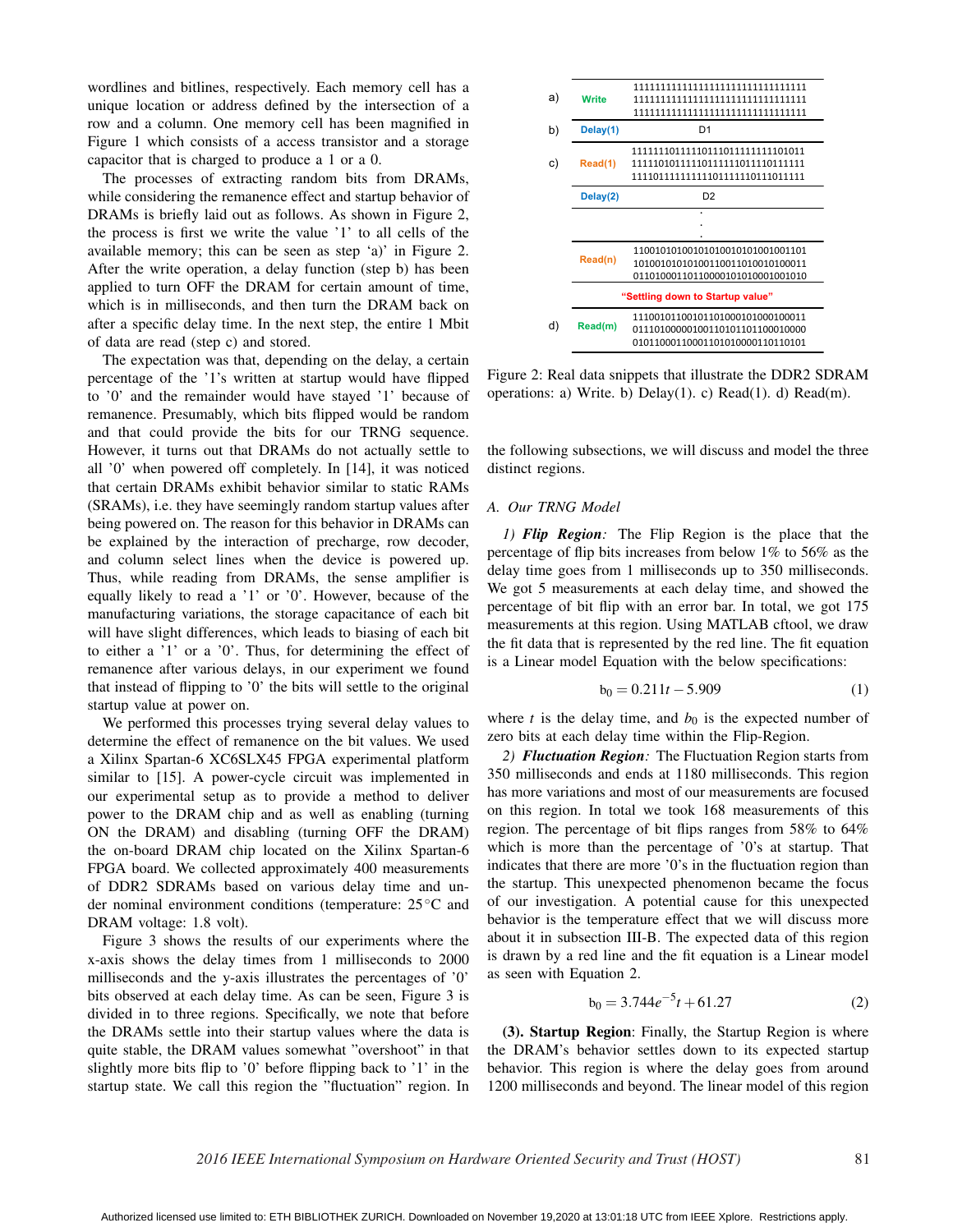is as follows:

$$
b_0 = 0.0002923t + 56.3
$$
 (3)

# *B. Temperature Effects on DRAM data Remanence*

Previous works have characterized DRAM and SRAMs memory remanence as a function of temperature. In fact, there is a correlation between DRAM remanence and DRAM temperature. Temperature plays an important role in data remanece time and the amount of bit flips [16] by affects power leakage at the transistor level. Particularly in DRAM, it significantly decreased with increasing the operation temperature of the System-on-Chip (SoC). For this reason, we also tried to test DDR2 SDRAMs in high temperature condition. When the temperature goes up, the more bits flip and the remanence time is much shorter. In other words, at high temperatures, the degradation process is accelerated and is very soon. On the other hand, the cooler the memory, the less bits flip and memory can retain its data for a longer period of time. Therefore the rate of RAM decay is largely a function of temperature. This poses a serious threat to hardware which operates with secret information (typically security key) in a secure environment. We got 5 measurements at some delay time in the Fluctuation Region. Using Thermostat, we measured the DRAM package temperature after the first measurement and it was 28◦C. But the temperature of the package after the 5th measurement was 55 °C. Note that the package surface temperature is not the actual temperature at the die - which will be much hotter. Based on the experiments, the percentage of flip bits at 5th measurement was much higher than the first one. For example, in one sets of 5 measurement continuously, the first measurement has around 58% flip bits, but the 5th measurement had almost 64% flip bits at the same delay time, since the DRAM is much hotter at 5th measurement than the first measurement.

#### *C. Potential Attacks*

Remanence characterization results can be used to build secure memories that are less vulnerable to various attacks. Cold boot attack is such an example that makes use of the property that the remanence effect is prolonged by cooling down RAM chips. Cold boot attacks rely on DRAM remanence that allow keys to be recovered from memory even after a machine has been powered down. These attacks can retrieve unencrypted data from RAM; The cold boot attack requires physical access to the machine, a boot disk (or specialized hardware), and quick timing (as data remains resident in RAM for only a short time after it's powered down). The extent and predictability of memory remanence and report that remanence times can be increased dramatically with simple cooling techniques [17].

#### IV. DATA ANALYSIS AND EVALUATION

#### *A. Random Number Generation*

Given the data we collected, the next step is to extract random numbers from the data. Our initial attempt was to select an arbitrary delay time during the fluctuation region,



Figure 3: Our DRAM Remanence based TRNG Model using MATLAB Curve Fitting Tool (CFTool).

and use the memory that was read at that time as our set of random data. However, our analysis found that this data did not reliably generate suitably random data. The data was heavily biased with approximately 60% of bits being '0'.

As a secondary approach, we examined the differences between fluctuation and startup regions. Simply taking an XOR of the data returns the differential bits from the two regions. In the fluctuation region, we had 168 measurements and these were XOR'ed with a measurement taken from the startup region. Note that the startup region measurements were stable, so we only compared with one measurement from the startup region. Figure 4 shows the distribution of the 168 measurements taken from the Fluctuation Region XOR'ed with the measurements collected from the Startup Region. The mean of percentage of '1's among the 168 measurements is 0.5090 which is close to 0.5, the ideal case. The standard deviation of the data is 0.0201 and because it is close to zero, indicates that the data points tend to be very close to the mean of the sets of our measurements. As shown, the shape of the histogram clearly illustrates that the distribution of '1's and '0's is close to normal distribution. Therefore the distribution indicates that DRAM clearly demonstrates the characteristics of a TRNG as it relates to randomness.

We were also interested in the distribution of XOR'ed data relative to the delay time (Figure 5). We can see that the data is centered around 50% as expected. Moreover, other than the first 200 ms, the variation is not time dependent either, meaning that one could select any measurement in the fluctuation region to use as our random data generator.

# *B. Results of the NIST Statistical Test Suite*

The NIST statistical test suite is used to evaluate the "randomness" of the bit strings produced by DRAM cells. Based on this test, we can determine whether a data set has a recognizable pattern or the process that has been generated is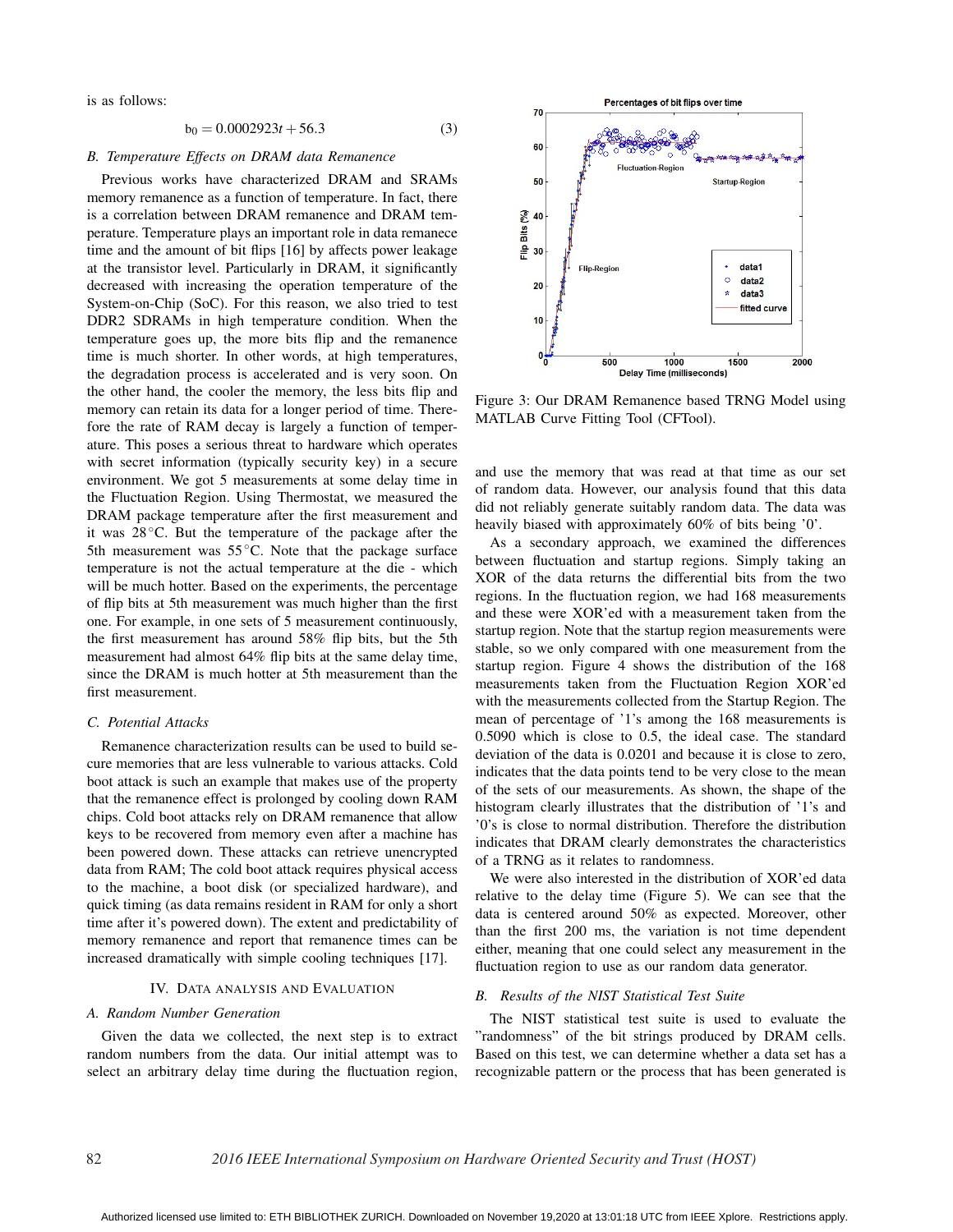

Figure 4: The histogram of the XORed data between Fluctuation and Startup regions.????



Figure 5: scatter plot of percentage of '1's of XORed data that are taken from Fluctuation and Startup regions.

significantly random. The NIST Test Suite (NTS) is a statistical package consisting of different types of tests to evaluate the randomness of binary sequences. Each statistical test is employed to calculate a P-value that shows the randomness of the given sequences based on that test. If a P-value for a test is determined to be equal to 1, then the sequence appears to have perfect randomness. A p-value  $\ge$  = 0.01 (normally 1%) would means that sequence would be considered to be random with a confidence of 99% [18].

To evaluate our collected data from DRAM, we apply NIST tests to the differential bits as discussed in subsection IV-A. Table I displays the average results of a suite of 15 performed NIST tests at room temperature. Table I shows that all the NIST tests p-value are greater than 0.01, this indicates that the measurements pass the requirements for randomness. We also applied NIST tests to the data gathered at high temperature. For space reasons, we do not show the NIST results, but even at high temperature condition, the data streams passed the NIST tests and high temperature does not have effect on the randomness of the data even though it has a huge impact on the remanence time and decay rate. Note that we were able to get 420 Kbit of data from 1 Mbit of DRAM cells (XOR'ed of data from Fluctuation Region and Startup Region). Therefore, extrapolating to a system with 8 GB of memory, we could generate approximately 3 GB of random data.

Table I: NIST Statistical Tests Suite Results at Room Temperature Condition.

| <b>NIST Tests</b>                 | P-value | Result |
|-----------------------------------|---------|--------|
| Frequency                         | 0.6247  | passed |
| <b>Block Frequency</b>            | 0.6734  | passed |
| Runs                              | 0.7731  | passed |
| Longest Run                       | 0.6457  | passed |
| <b>Cumulative Sums</b>            | 0.7035  | passed |
| Rank                              | 0.8241  | passed |
| <b>FFT</b>                        | 0.4872  | passed |
| Linear Complexity                 | 0.6576  | passed |
| <b>Overlapping Template</b>       | 0.5594  | passed |
| Non Overlapping Template          | 0.9184  | passed |
| Approximate Entropy               | 0.6943  | passed |
| <b>Universal Statistical Test</b> | 0.4208  | passed |
| Random Excursions Variant         | 0.5557  | passed |
| Random Excursions                 | 0.2843  | passed |
| Serial                            | 0.5208  | passed |

#### V. APPLICATION AREAS

The main application for electronic hardware TRNGs is in cryptography and particularly in data encryption, where they are used to generate random cryptographic keys to securely transmit data. Our proposed DRAM remanence-based TRNG is a feasible solution for cryptographic systems since the randomness of the gathered data from DRAM proved based on the results we got from NIST statistical tests. In addition to security applications, we can also use our TRNG for games, gambling, lotteries, draws, random sampling, etc.

DRAMs are excellent TRNG candidates because they are ubiquitous in most computer systems and are a source of a large number of random bits due to the large memory size. However, a drawback of using DRAMs is that the random bits can only be generated when the DRAM is powered off. In normal operation, this would mean that any data that was stored in the DRAM would be lost. We envision, however, that the DRAM-based TRNG procedure that we discussed above would be performed at startup of the system when there is no meaningful data in the system. The random bits would be generated and then collected and stored on some non-volatile medium such as flash or disk. During normal operation, the bits can then be retrieved from non-volatile storage. Note that the DRAMs can generate a very large but still finite set of random bits. Thus, when that set of bits has been exhausted, the random number generation process must be performed again. This will require the DRAM memory to be temporarily saved to non-volatile storage, the random number generation process performed, and the DRAM memory restored, before normal operation can start again. The impact of this interruption can be reduced if the DRAM memory is banked and one bank is